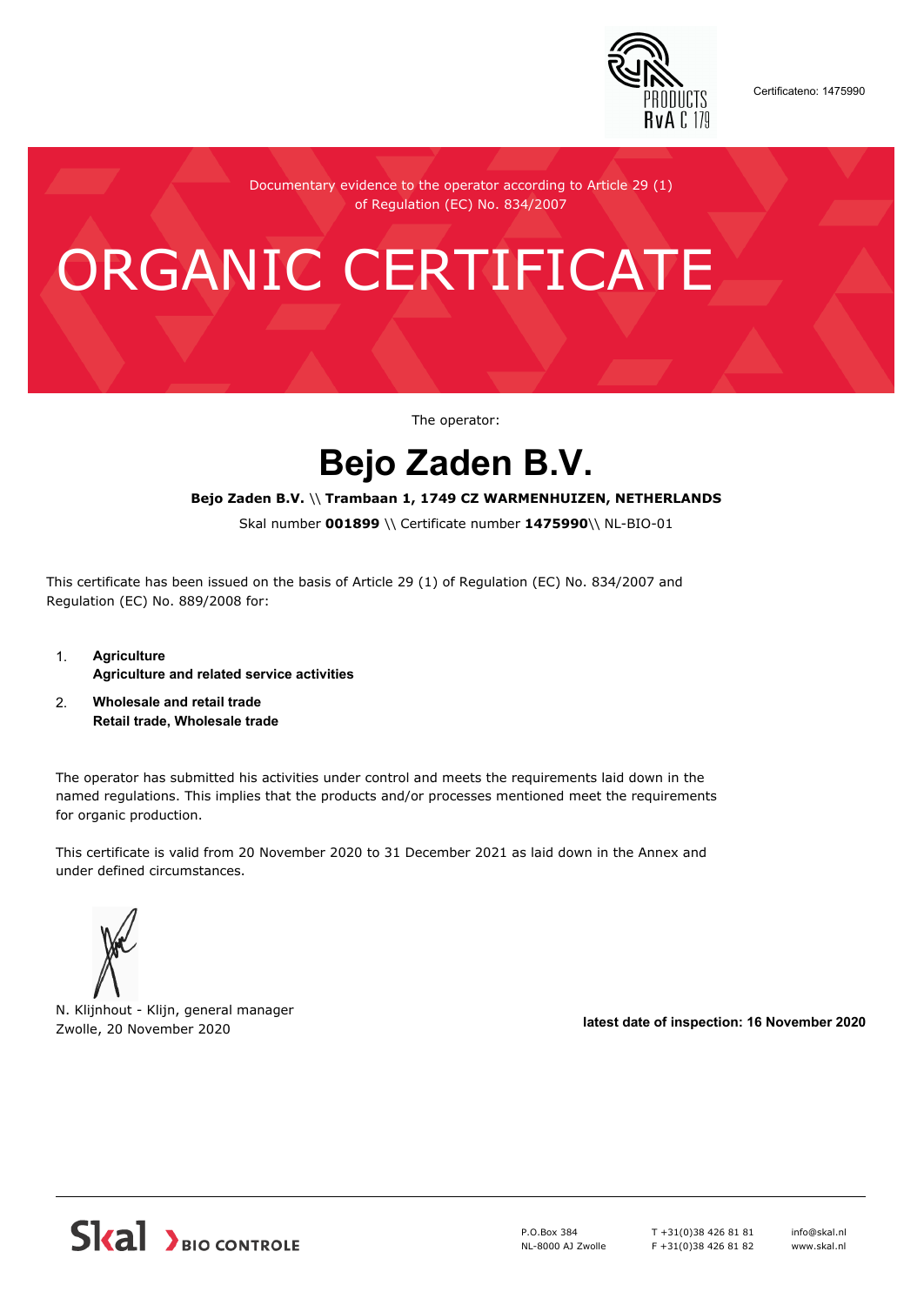# **Annex**

**Bejo Zaden B.V.** \\ **Trambaan 1, 1749 CZ WARMENHUIZEN, NETHERLANDS** Skal number **001899** \\ Certificate number **1475990** \\ NL-BIO-01

This operator has been certified for the following products or processes under

# **certificate number 1475990**

**Agriculture and related service activities**

|                        | 46.20.2 First consignee                           | Organic  |      |
|------------------------|---------------------------------------------------|----------|------|
| 46.20.1                | Import of organic products from outside<br>the EU | Organic  |      |
| number                 | definition                                        | category | size |
| <b>Wholesale trade</b> |                                                   |          |      |
|                        |                                                   |          |      |
| 47.91                  | Retail sale via mail order and internet           | Organic  |      |
| number                 | definition                                        | category | size |
| <b>Retail trade</b>    |                                                   |          |      |
| 01.64.8                | drying of seeds for propagation                   | Organic  |      |
|                        |                                                   |          |      |
| 01.64.7                | coating seed                                      | Organic  |      |
|                        |                                                   |          |      |
| 01.64.5                | priming seed                                      | Organic  |      |
| 01.64.4                | treating seed                                     | Organic  |      |
| 01.64.3                | cleaning seed                                     | Organic  |      |
| number                 | definition                                        | category | size |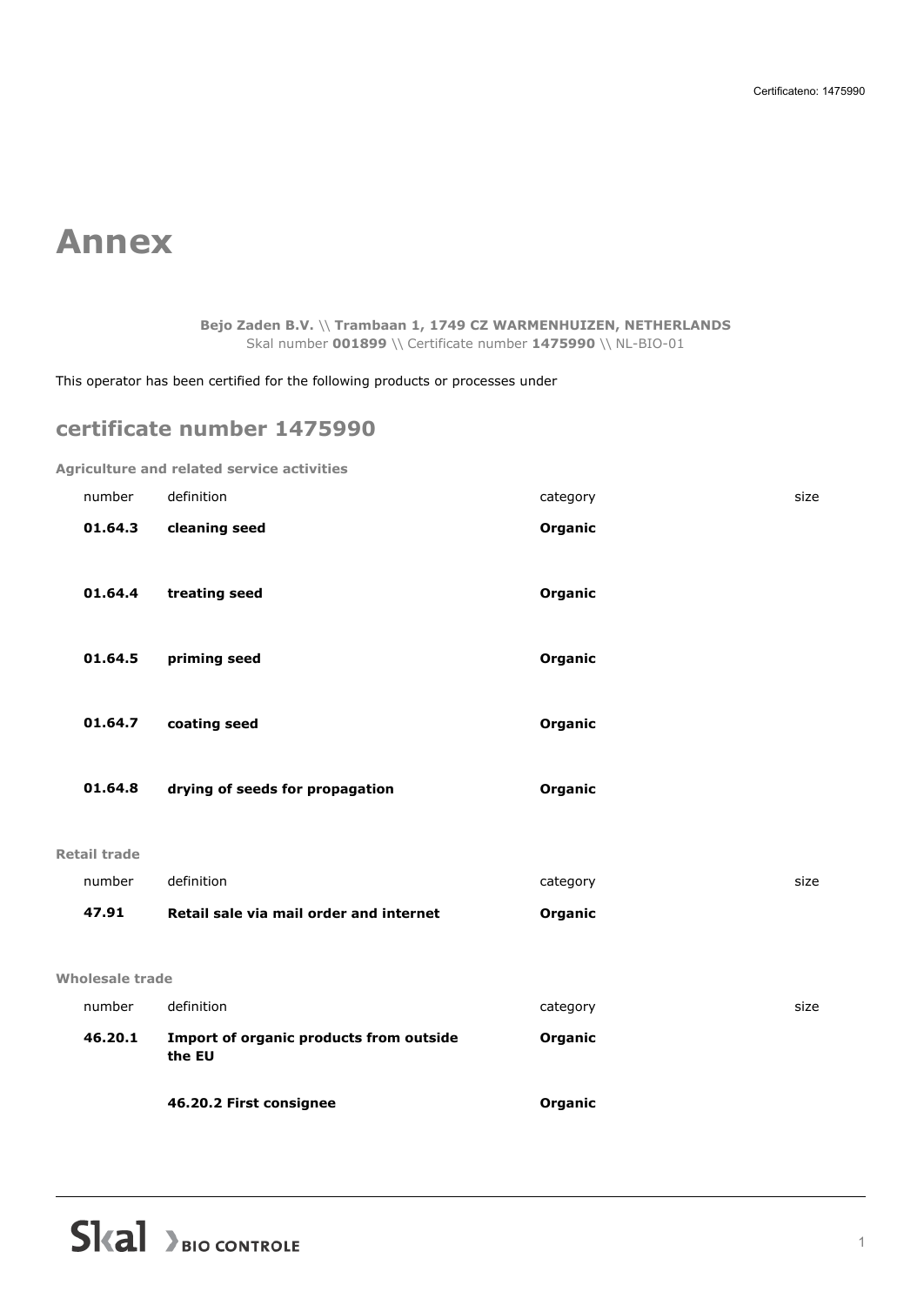#### **Wholesale trade**

| number  | definition                                   | category                  | size |
|---------|----------------------------------------------|---------------------------|------|
| 46.21.2 | Wholesale of seeds, seedlings and<br>legumes | Organic                   |      |
| number  | definition                                   | category                  | size |
| 138233  | Coated organic vegetable seeds               | Processed >95%<br>Organic |      |
| 142438  | <b>Organic Seeds B-Mox</b>                   | Processed >95%<br>Organic |      |
| 142653  | <b>Organic Seeds Coated B-Mox</b>            | Processed >95%<br>Organic |      |
| 147326  | <b>Organic Seeds Coated B-Mox</b>            | Processed >95%<br>Organic |      |
| 23979   | vegetable seeds                              | Organic                   |      |
| 23980   | onion sets                                   | Organic                   |      |
| 45137   | <b>Vegetable seeds with coating</b>          | Processed >95%<br>Organic |      |